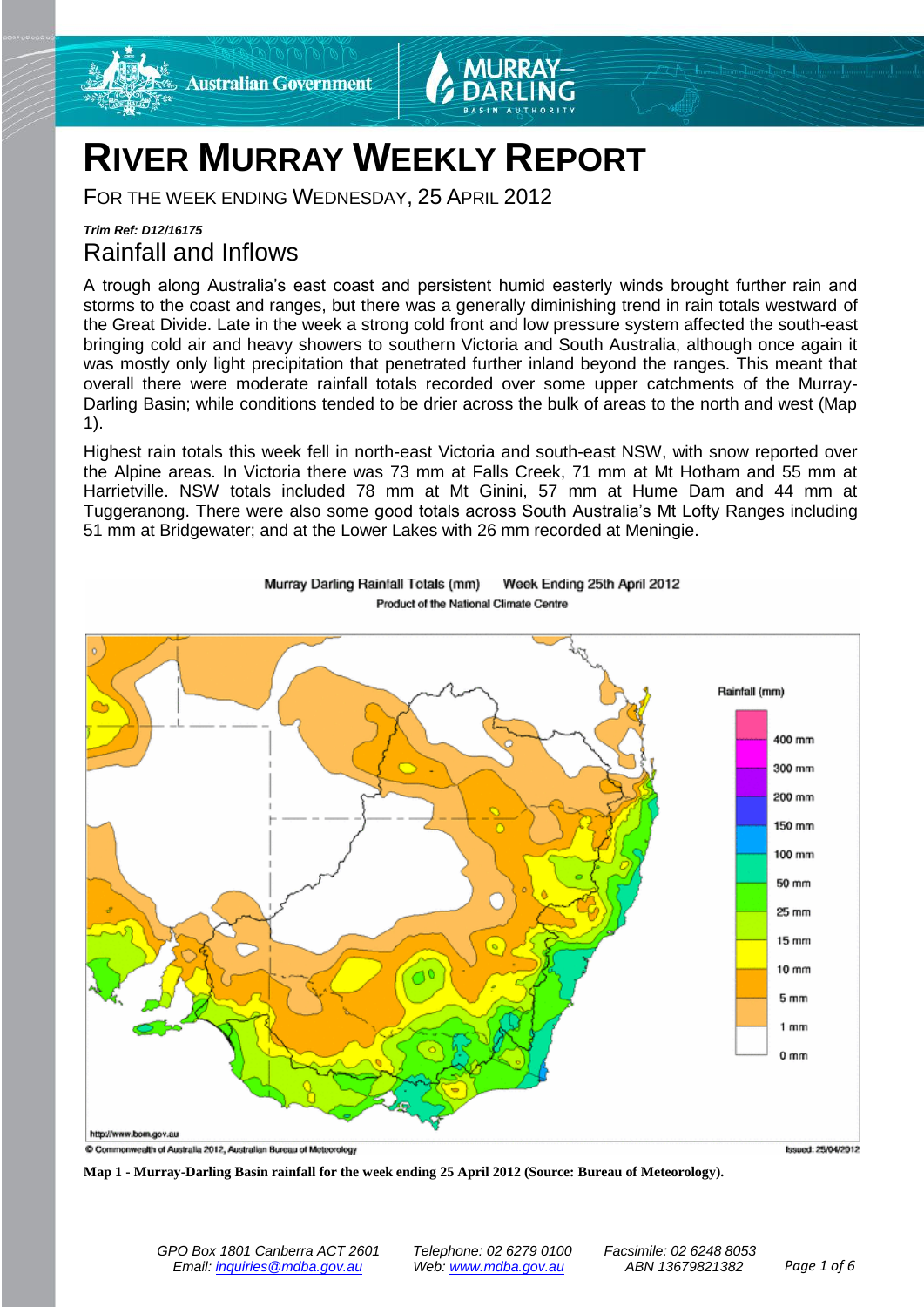



# River Operations

MDBA active storage increased by 200 GL during the week and is currently 7,280 GL (85% capacity). At Dartmouth Reservoir, the storage volume increased by 7 GL and is now 3,196 GL (83% capacity). The release from Dartmouth, measured at Colemans, remained at 200 ML/day. At Hume Reservoir, the storage volume increased by 1 GL during the week and is now 2,618 GL (87% capacity). The release from Hume was progressively cut back for most of the week as downstream demands fell away. The release has been increased slightly over the last few days to a target at Doctors Point of 7,000 ML/day as tributary inflow began to recede again, and may be increased a little further in the coming days.

At Yarrawonga Weir, the pool level is currently 124.78 m AHD. It is expected to decrease towards a target level of 124.70 m AHD over the coming days. Diversion from Lake Mulwala has decreased from around 4,600 to 3,500 ML/day at the Mulwala Canal and from around 1,300 to 200 ML/day into the Yarrawonga Main Channel. These decreases are normal at this time of the year when approaching the end of the irrigation season. The release from Yarrawonga Weir remains at 7,500 ML/day, with additional in-channel dilution flow being maintained using Commonwealth environmental water to assist in managing low oxygen water currently flowing in from some tributaries further downstream on the River Murray system.

On the Edward-Wakool system, diversion into the Edward River has remained fairly steady with around 1,500 ML/day flowing through the Edward River Offtake, 350 ML/day through the Gulpa Creek Offtake and 2,100 ML/day through the Edward Escape. At Stevens Weir, the release has remained fairly steady, averaging just under 2,500 ML/day during the week. On the Billabong Creek, there is still a high flow at Darlot, but it has now dropped to around 2,200 ML/day and should continue to fall away over the coming weeks. Further downstream, all gauges from Moulamein to Kyalite are on a slow but steady recession, as the high inflows following the early March floods move through the system and back into the Murray. The current flow at Kyalite is estimated to be around 11,000 ML/day.

On the Goulburn River, the flow at McCoys Bridge increased from 3,900 to 4,400 ML/day. Goulburn-Murray Water advises that a flow above 6,000 ML/day is likely over the coming week. At Torrumbarry Weir, diversion to the National Channel has now been cut back from 2,700 to 2,100 ML/day, and this in combination with higher inflows through Rices Weir and the Goulburn River has caused the downstream flow to rise back to 10,000 ML/day. The flow should increase slightly more in the coming days.

On the Murrumbidgee River, the flow at Balranald is currently steady near its peak of 6.79 m with a flow of just under 30,000 ML/day causing minor flooding. For information regarding flood warnings please refer to the Bureau of Meteorology website at [www.bom.gov.au.](http://www.bom.gov.au/)

Downstream at Euston, the flow continued to rise slowly during the week as Murrumbidgee flood waters flowed into the Murray. The flow is now at around 37,000 ML/day, which is similar to the peak flow observed earlier in April. The river here is still rising, but at this stage, is only expected to increase slightly more over the coming week.

On the Darling River, high inflows to the Menindee Lakes are continuing, averaging almost 60,000 ML/day over the past seven days. The lakes have continued to rise during this period and are now back in surcharge and storing 1,765 GL (102%), which is an increase of 227 GL since last week.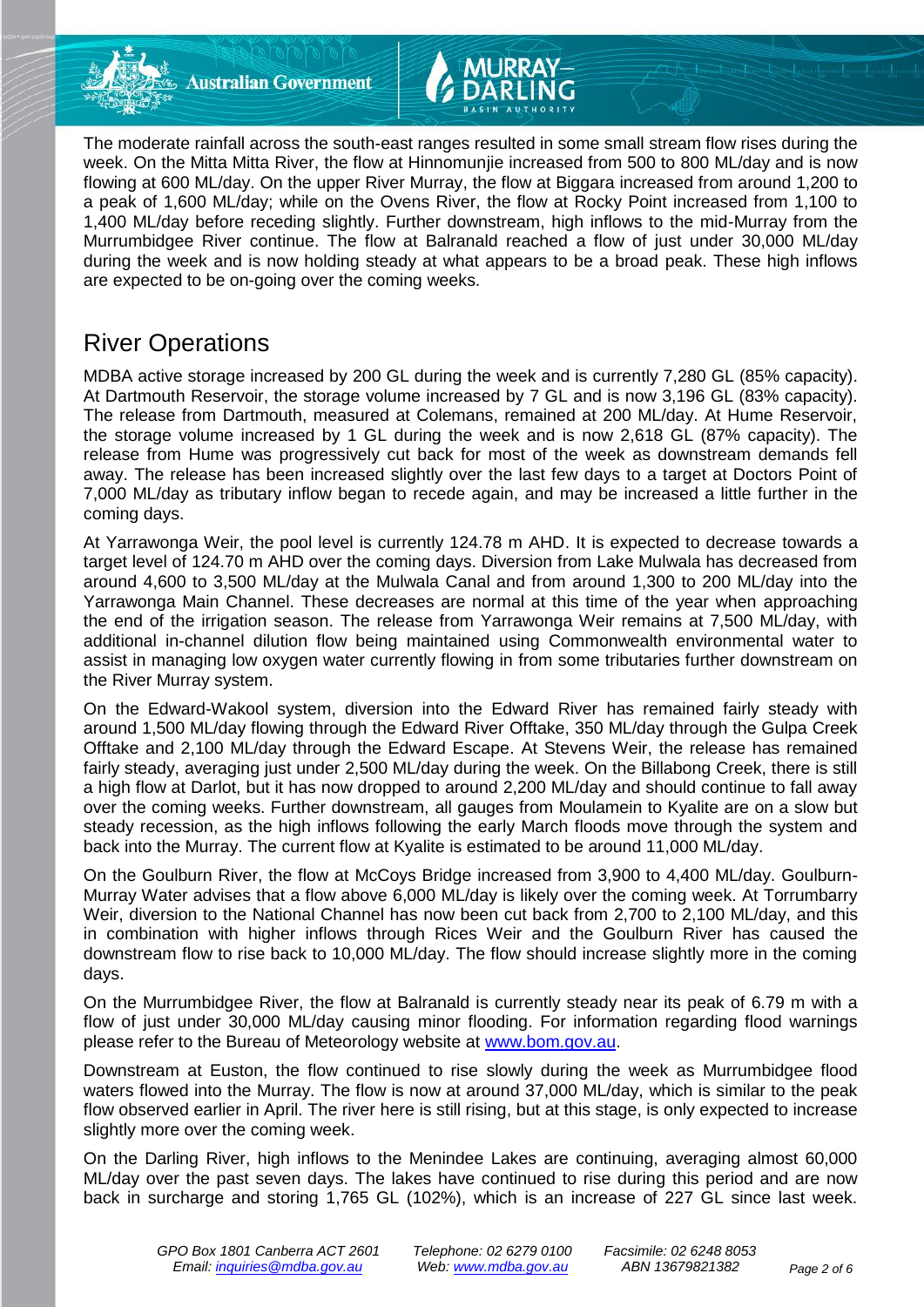Release from the Lakes (measured at Weir 32) has been reduced from 30,500 to 23,500 ML/day, and the release will be reduced further over the coming weeks as inflows start to drop away.

Downstream at Burtundy the flow crept slightly higher, and is now flowing at 19,700 ML/day. On the Great Darling Anabranch, the channel remains fully connected from Menindee Lakes to the Murray with floodwater that has progressed down from the upper Darling catchments now moving towards the lower reaches of this system. Historically, flow events through the Great Darling Anabranch are very slow and considerably attenuated. Inflows to the River Murray from the current event are expected to finally arrive during late autumn and then continue into the winter period. For further information on the flood operations at Menindee Lakes, please refer to the NSW Office of Water website [\(www.water.nsw.gov.au\)](http://www.water.nsw.gov.au/) with details available at [http://www.water.nsw.gov.au/Water](http://www.water.nsw.gov.au/Water-management/Water-availability/Flood-management/)[management/Water-availability/Flood-management/.](http://www.water.nsw.gov.au/Water-management/Water-availability/Flood-management/)

At Wentworth, the flow eased for much of the week, decreasing to 53,000 ML/day before renewed rises began as higher flows arrived from upstream. The current flow is 54,600 ML/day and the upstream pool has risen again to be 8 cm above the normal level. Flows should rise further here during the coming week. At Lake Victoria, the storage volume decreased by 35 GL and is currently 375 GL (55% capacity), and the flow to South Australia has averaged 57,900 ML/day.

At the Lower Lakes, the operational focus has shifted in recent weeks to pass the unseasonal high inflows resulting from upstream flood waters caused by heavy rain in early March. The Barrages are being managed to balance the need to pass the flow while also protecting the Lower Lakes from periodic reverse flow of sea water due to high tides, strong winds and high water levels in the Coorong. Barrage gates at Goolwa and Mundoo were closed during the week to limit saline incursions from reverse flows resulting from several days of high tides combined with strong south-west winds. With the flow past Lock 1 now in excess of 50,000 ML/day, average lake levels rose accordingly, increasing by 5 cm to 0.71 m AHD (4 cm below FSL). It is expected that conditions will enable these Barrage gates to be re-opened over the coming days.

**For media inquiries contact the Media Officer on 02 6279 0141**

DAVID DREVERMAN Executive Director, River Management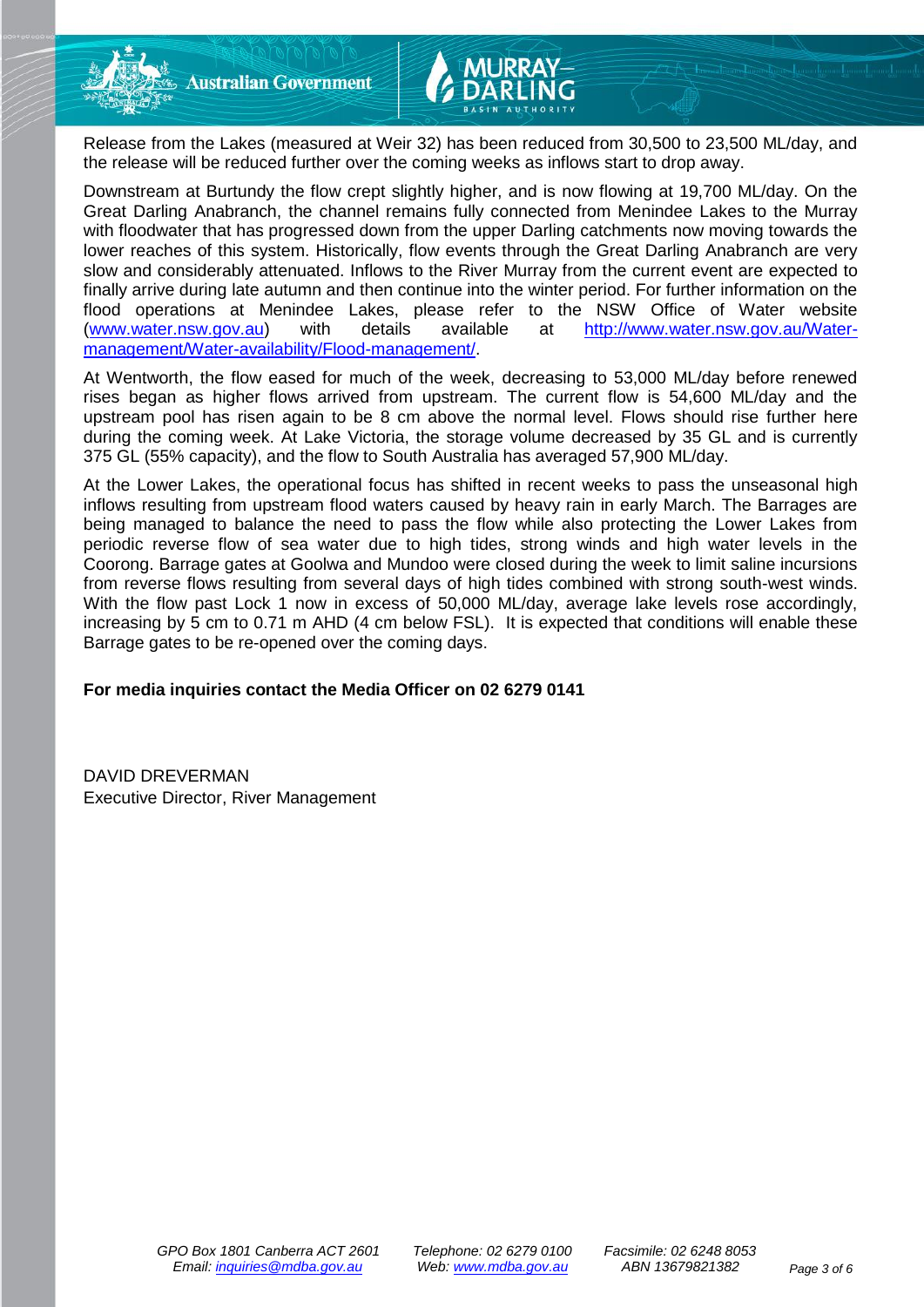



### Water in Storage Week ending Wednesday 25 Apr 2012

| <b>MDBA Storages</b>             | Full<br>Supply<br>Level | Full Supply<br>Volume | Current<br>Storage<br>Level | Current | Storage | Dead<br>Storage | Active<br>Storage | Change in<br>Total<br>Storage<br>for the<br>Week |
|----------------------------------|-------------------------|-----------------------|-----------------------------|---------|---------|-----------------|-------------------|--------------------------------------------------|
|                                  | $(m$ AHD)               | (GL)                  | $(m$ AHD)                   | (GL)    | %       | (GL)            | (GL)              | (GL)                                             |
| Dartmouth Reservoir              | 486.00                  | 3856                  | 475.35                      | 3 1 9 6 | 83%     | 71              | 3 1 2 5           | $+7$                                             |
| Hume Reservoir                   | 192.00                  | 3 0 0 5               | 189.99                      | 2618    | 87%     | 23              | 2 5 9 5           | $+1$                                             |
| Lake Victoria                    | 27.00                   | 677                   | 24.33                       | 375     | 55%     | 100             | 275               | $-35$                                            |
| Menindee Lakes                   |                         | 1 7 3 1 *             |                             | 1765    | 102%    | (480#)          | 1 285             | $+227$                                           |
| Total                            |                         | 9 2 6 9               |                             | 7954    | 86%     | $ -$            | 7 280             | $+200$                                           |
| <b>Total Active MDBA Storage</b> |                         |                       |                             |         |         |                 | 85% ^             |                                                  |

#### **Major State Storages**

| <b>Burriniuck Reservoir</b> | 026     | 971  | 95% |     | 968 | $. \cap$<br>+22 |
|-----------------------------|---------|------|-----|-----|-----|-----------------|
| <b>Blowering Reservoir</b>  | 631     | 554  | 95% | 24  | 530 | $+28$           |
| Eildon Reservoir            | 3 3 3 4 | 2879 | 86% | 100 | 779 | $-50$           |

\* Menindee surcharge capacity – 2050 GL \*\* All Data is rounded to nearest GL \*\*

# NSW takes control of Menindee Lakes when storage falls below 480 GL, and control reverts to MDBA when storage next reaches 640 GL ^ % of total active MDBA storage

**Snowy Mountains Scheme Snowy diversions for week ending 24 Apr 2012** 

| <b>Storage</b>         | <b>Active Storage</b><br>(GL) | Weekly Change<br>(GL) | Diversion (GL)   | This Week | From 1 May<br>2011 |
|------------------------|-------------------------------|-----------------------|------------------|-----------|--------------------|
| Lake Eucumbene - Total | n/a                           | n/a                   | Snowy-Murray     | n/a       | n/a                |
| Snowy-Murray Component | n/a                           | n/a                   | Tooma-Tumut      | n/a       | n/a                |
| <b>Target Storage</b>  | n/a                           |                       | Net Diversion    | n/a       | n/a                |
|                        |                               |                       | Murray 1 Release | n/a       | n/a                |

### **Major Diversions from Murray and Lower Darling (GL) \***

| <b>New South Wales</b>    | This Week | From 1 July<br>2011 | <b>Victoria</b>                 | <b>This Week</b> | From 1<br><b>July 2011</b> |
|---------------------------|-----------|---------------------|---------------------------------|------------------|----------------------------|
| Murray Irrig. Ltd (Net)   | 11.7      | 1023                | Yarrawonga Main Channel (net)   |                  | 196                        |
| Wakool Sys Allowance      | $-2.1$    | 23                  | Torrumbarry System + Nyah (net) | 14               | 508                        |
| Western Murray Irrigation | 0.3       | 21                  | Sunraysia Pumped Districts      | 1.2              | 87                         |
| Licensed Pumps            | 4.2       | 178                 | Licensed pumps - GMW (Nyah+u/s) | 1.3              | 52                         |
| Lower Darling             | 7.1       | 265                 | Licensed pumps - LMW            | 3.3              | 259                        |
| <b>TOTAL</b>              | 21.2      | 1510                | <b>TOTAL</b>                    | 18.8             | 1102                       |

\* Figures derived from estimates and monthly data. Please note that not all data may have been available at the time of creating this report. \*\* All data above is rounded to nearest 100 ML for weekly data and nearest GL for cumulative data\*\*

#### **Flow to South Australia (GL)**

| Flow to South Australia (GL)<br>* Flow to SA will be greater than entitlement for<br>April due to Unregulated Flows and Additional<br>Dilution Flow. | Entitlement this month<br>Flow this week<br>Flow so far this month | $135.0*$<br>405.0<br>1.473.5 | (57 900 ML/day) |
|------------------------------------------------------------------------------------------------------------------------------------------------------|--------------------------------------------------------------------|------------------------------|-----------------|
|                                                                                                                                                      | Flow last month                                                    | 1.024.8                      |                 |
| $\mathbf{A}$ , $\mathbf{B}$ , $\mathbf{A}$ , $\mathbf{B}$                                                                                            |                                                                    |                              |                 |

### **Salinity (EC) (microSiemens/cm at 25<sup>o</sup> C)**

|                         | Current | Average over the last week | Average since 1 August 2011 |
|-------------------------|---------|----------------------------|-----------------------------|
| Swan Hill               | 150     | 140                        | 130                         |
| Euston                  | 190     | 190                        | 130                         |
| <b>Red Cliffs</b>       | 180     | 170                        | 160                         |
| Merbein                 | 160     | 160                        | 140                         |
| Burtundy (Darling)      | 290     | 280                        | 350                         |
| Lock 9                  | 210     | 200                        | 190                         |
| Lake Victoria           | 300     | 260                        | 220                         |
| Berri                   | 240     | 230                        | 250                         |
| Waikerie                | -       |                            |                             |
| Morgan                  | 260     | 260                        | 280                         |
| Mannum                  | 220     | 250                        | 420                         |
| Murray Bridge           | 310     | 330                        | 350                         |
| Milang (Lake Alex.)     | 680     | 710                        | 550                         |
| Poltalloch (Lake Alex.) | 300     | 310                        | 360                         |
| Meningie (Lake Alb.)    | 4680    | 4710                       | 5 0 3 0                     |
| Goolwa Barrages         | 2700    | 1 140                      | 1510                        |

*GPO Box 1801 Canberra ACT 2601 Telephone: 02 6279 0100 Facsimile: 02 6248 8053 Email: inquiries@mdba.gov.au Web: www.mdba.gov.au ABN 13679821382 Page 4 of 6*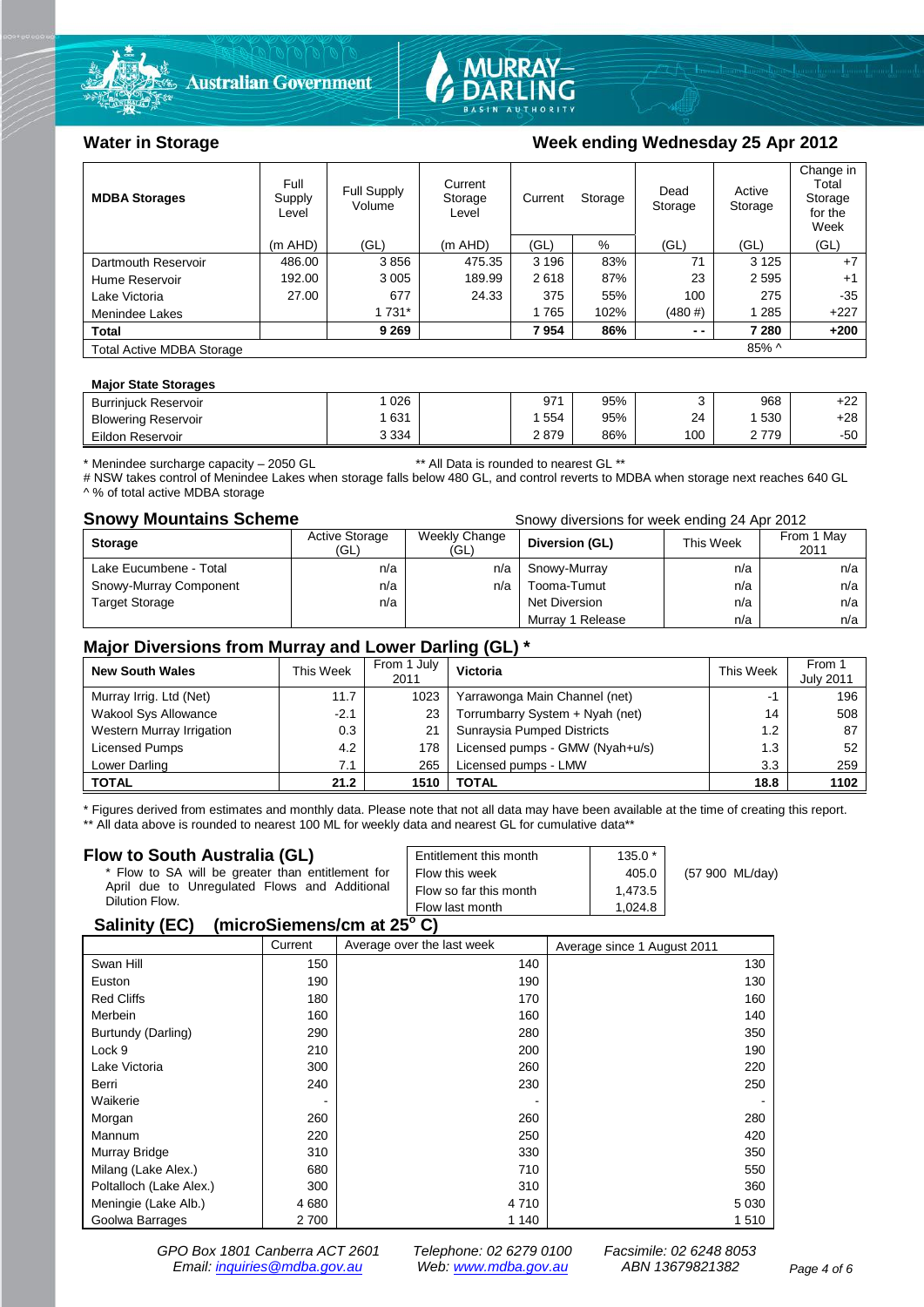



### River Levels and Flows **Week ending Wednesday 25 Apr 2012**

|                                  | Minor Flood<br>Stage | Gauge    | Height  | Flow     | Trend        | Average Flow<br>this Week | Average<br>Flow last<br>Week |
|----------------------------------|----------------------|----------|---------|----------|--------------|---------------------------|------------------------------|
| <b>River Murray</b>              | (m)                  | local(m) | (m AHD) | (ML/day) |              | (ML/day)                  | (ML/day)                     |
| Khancoban                        |                      |          |         | 2 0 9 0  | F            | 2 0 3 0                   | 1810                         |
| Jingellic                        | 4.0                  | 1.82     | 208.34  | 5 3 6 0  | R            | 4810                      | 3750                         |
| Tallandoon (Mitta Mitta River)   | 4.2                  | 1.58     | 218.47  | 850      | S            | 820                       | 750                          |
| Heywoods                         | 5.5                  | 2.09     | 155.72  | 4 9 5 0  | R            | 6 900                     | 10 170                       |
| <b>Doctors Point</b>             | 5.5                  | 2.34     | 150.81  | 7 2 7 0  | R.           | 8 1 5 0                   | 11 270                       |
| Albury                           | 4.3                  | 1.32     | 148.76  |          |              |                           |                              |
| Corowa                           | 3.8                  | 1.80     | 127.82  | 6610     | F            | 9 3 9 0                   | 10 340                       |
| Yarrawonga Weir (d/s)            | 6.4                  | 1.34     | 116.38  | 7 5 9 0  | S            | 7 5 6 0                   | 7 3 2 0                      |
| Tocumwal                         | 6.4                  | 1.98     | 105.82  | 7680     | S            | 7680                      | 7520                         |
| Torrumbarry Weir (d/s)           | 7.3                  | 3.02     | 81.57   | 9730     | $\mathsf{R}$ | 8750                      | 9 1 5 0                      |
| Swan Hill                        | 4.5                  | 1.57     | 64.49   | 7 2 6 0  | R            | 7 2 8 0                   | 8690                         |
| Wakool Junction                  | 8.8                  | 5.65     | 54.77   | 20 590   | F            | 21 080                    | 24 030                       |
| Euston Weir (d/s)                | 8.8                  | 4.86     | 46.70   | 36 910   | R            | 34 910                    | 33 600                       |
| Mildura Weir (d/s)               |                      |          |         |          |              |                           |                              |
| Wentworth Weir (d/s)             | 7.3                  | 5.92     | 30.68   | 54 600   | R            | 53 770                    | 57 260                       |
| <b>Rufus Junction</b>            |                      | 7.15     | 24.08   | 56 260   | F            | 57 770                    | 59 320                       |
| Blanchetown (Lock 1 d/s)         | ۰                    | 3.24     |         | 51 910   | R            | 50 190                    | 48 300                       |
| <b>Tributaries</b>               |                      |          |         |          |              |                           |                              |
| Kiewa at Bandiana                | 2.7                  | 1.99     | 155.22  | 2 0 9 0  | R            | 1 2 2 0                   | 1 1 7 0                      |
| Ovens at Wangaratta              | 11.9                 | 8.46     | 146.14  | 1780     | F            | 1 6 2 0                   | 1670                         |
| Goulburn at McCoys Bridge        | 9.0                  | 3.38     | 94.80   | 4 3 8 0  | F            | 4 3 3 0                   | 3630                         |
| Edward at Stevens Weir (d/s)     |                      | 2.29     | 82.06   | 2 4 5 0  | F            | 2 500                     | 2 4 2 0                      |
| Edward at Liewah                 |                      | 5.00     | 60.38   | 6970     | F            | 7520                      | 7820                         |
| <b>Wakool at Stoney Crossing</b> |                      | 2.68     | 56.17   | 3 3 8 0  | F            | 3 9 3 0                   | 5 5 5 0                      |
| Murrumbidgee at Balranald        | 5.0                  | 6.79     | 62.75   | 29 830   | S            | 28 410                    | 20 120                       |
| Barwon at Mungindi               | $\blacksquare$       | 3.21     |         | 80       | F            | 140                       | 70                           |
| Darling at Bourke                | $\blacksquare$       | 4.95     |         | 7 3 4 0  | F            | 8570                      | 10 390                       |
| Darling at Burtundy Rocks        | $\blacksquare$       | 7.37     |         | 19720    | S            | 19610                     | 19 260                       |

Natural Inflow to Hume 5550

(i.e. Pre Dartmouth & Snowy Mountains scheme)

**Weirs and Locks** Pool levels above or below Full Supply Level (FSL)

| <b>Murray</b>      | FSL (m AHD) | u/s     | d/s                      |                       | FSL (m AHD) | u/s      | d/s     |
|--------------------|-------------|---------|--------------------------|-----------------------|-------------|----------|---------|
| Yarrawonga         | 124.90      | $-0.12$ | - 1                      | No. 7 Rufus River     | 22.10       | $-31.10$ | $+4.85$ |
| No. 26 Torrumbarry | 86.05       | $-0.01$ | $\overline{\phantom{0}}$ | No. 6 Murtho          | 19.25       | $+0.13$  | $+3.07$ |
| No. 15 Euston      | 47.60       | $+0.17$ | $\overline{\phantom{0}}$ | No. 5 Renmark         | 16.30       | $+0.01$  | $+2.81$ |
| No. 11 Mildura     | 34.40       | $+0.02$ | $+1.93$                  | No. 4 Bookpurnong     | 13.20       | $+0.69$  | $+4.02$ |
| No. 10 Wentworth   | 30.80       | $+0.04$ | $+3.28$                  | No. 3 Overland Corner | 9.80        | $+0.14$  | $+3.50$ |
| No. 9 Kulnine      | 27.40       | $+0.07$ | $+2.79$                  | No. 2 Waikerie        | 6.10        | $+0.88$  | $+3.57$ |
| No. 8 Wangumma     | 24.60       | $+1.05$ | $+3.52$                  | No. 1 Blanchetown     | 3.20        | $-12.20$ | $+2.49$ |

#### **Lower Lakes FSL = 0.75 m AHD**

| Lake Alexandrina average level for the past 5 days (m AHD) | 0.71 |
|------------------------------------------------------------|------|
|                                                            |      |

| <b>Barrages</b><br>Fishways at Barrages |              |               |            |           |               |
|-----------------------------------------|--------------|---------------|------------|-----------|---------------|
|                                         | Openings     | Level (m AHD) | No. Open   | Rock Ramp | Vertical Slot |
| Goolwa                                  | 128 openings | 0.79          | All closed | -         | Open          |
| Mundoo                                  | 26 openings  | 0.75          | All closed | -         |               |
| <b>Boundary Creek</b>                   | 6 openings   |               |            | -         |               |
| Ewe Island                              | 111 gates    |               | 52         |           |               |
| Tauwitchere                             | 322 gates    | 0.76          | 85         | Open      | Open          |

AHD = Level relative to Australian Height Datum, i.e. height above sea level